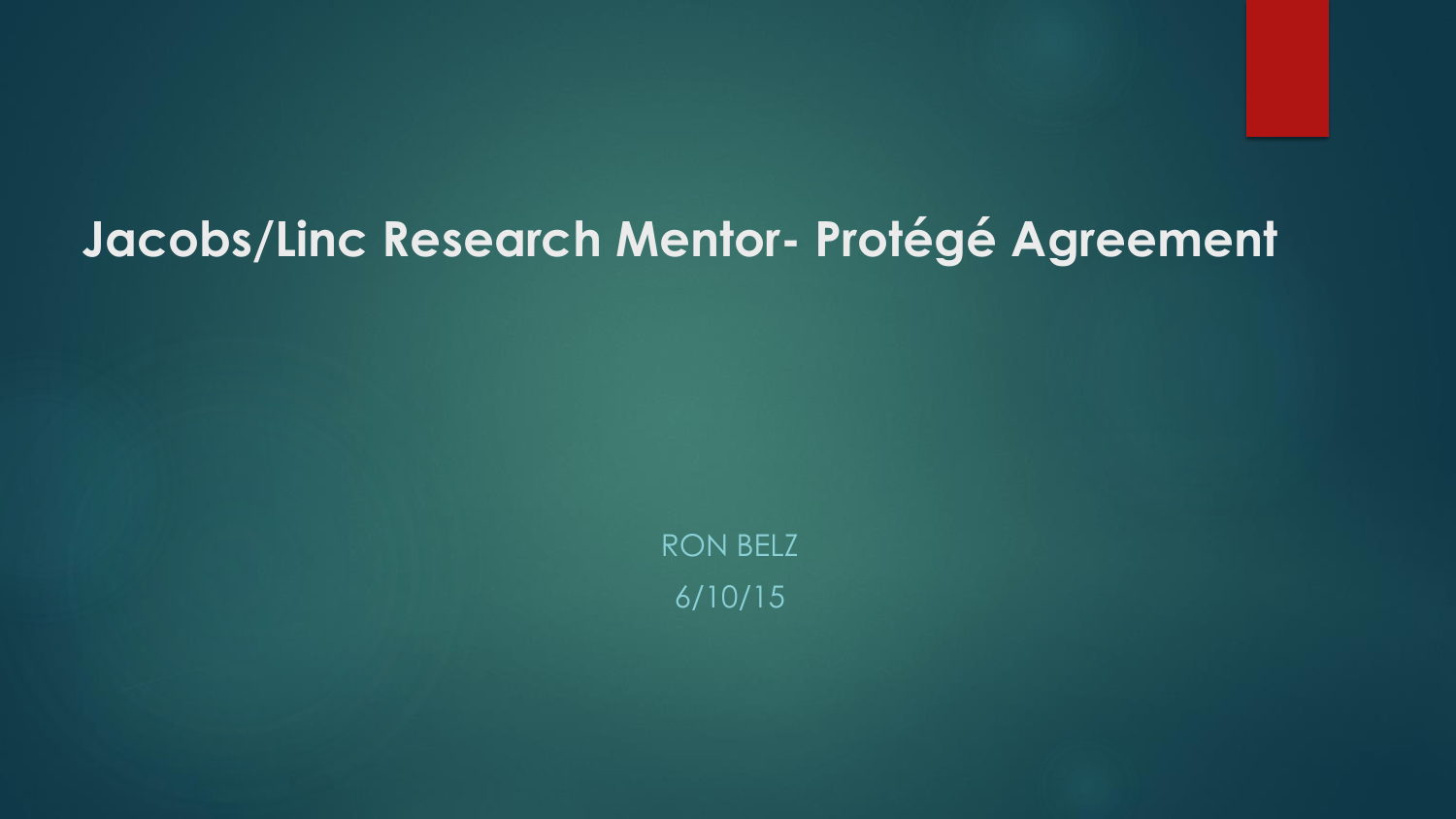# **Summary Information** <sup>2</sup>

- Agreement particulars
	- 12 Month duration
	- Signed on December 11, 2014
	- Start Date: December 11, 2014
	- End Date: December 10, 2015
	- Direct Labor hours/Costs
		- FY15: 304/\$17,110
		- FY16: 76/\$3,828
		- Total: 380/\$21,438
		- Other Direct costs: \$500 (Software)
- Mentor POCs: Ron Belz/Joann Belt
- Protégé: Linc Research (Hubzone)
- Potential Subcontracts to Protégé 1 (\$63,455)
- Jacobs MPA History
	- 1. Qualis (WOSB) 2000 5 years Goldin Stokes Award (Us)
	- 2. ERC (WOSB) 2002 3 years George M. Low Award (Them)

- 3. STS (WOSB/Hubzone) 2006 3 years
- 4. Tuskegee University (HBCU)2009 3 years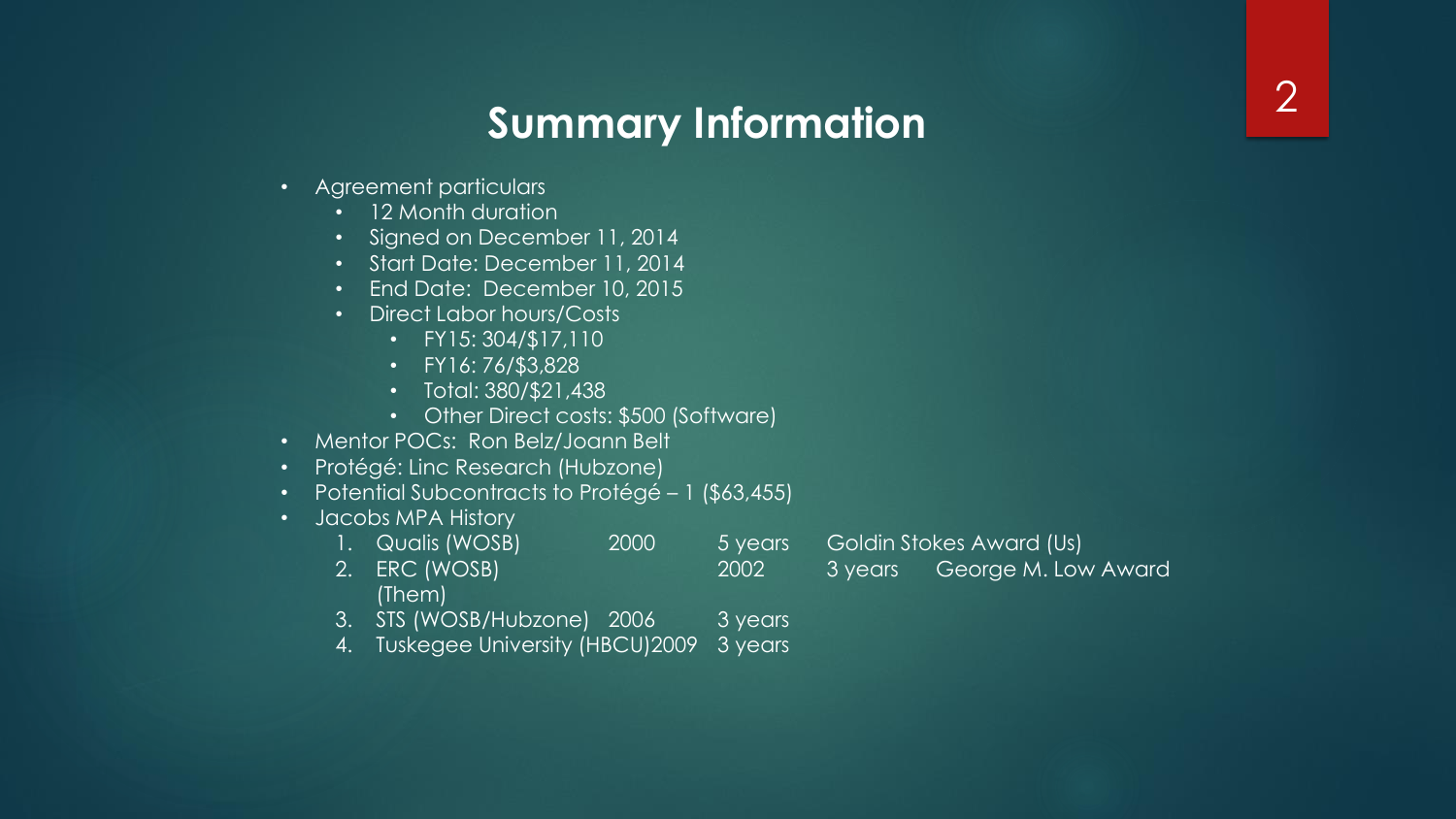## **Mentoring Topics**

#### A. Technical (70%)

- a. Contract Training
	- Overview
	- Programs/Projects
	- Safety
	- Service contract documents
- b. Quality
	- ISO
	- Lean 6 Sigma
- c. Engineering (Taken from in-house program)
	- Sharepoint
	- Advanced Excel
	- Flight hardware considerations
	- Project
	- Pro\_E (Creo)
	- NDE Fundamentals
- B. Business Development (30%)
	- a. Business Structure
	- b. BD/Marketing
	- c. Growth/Stability of HUBZone Status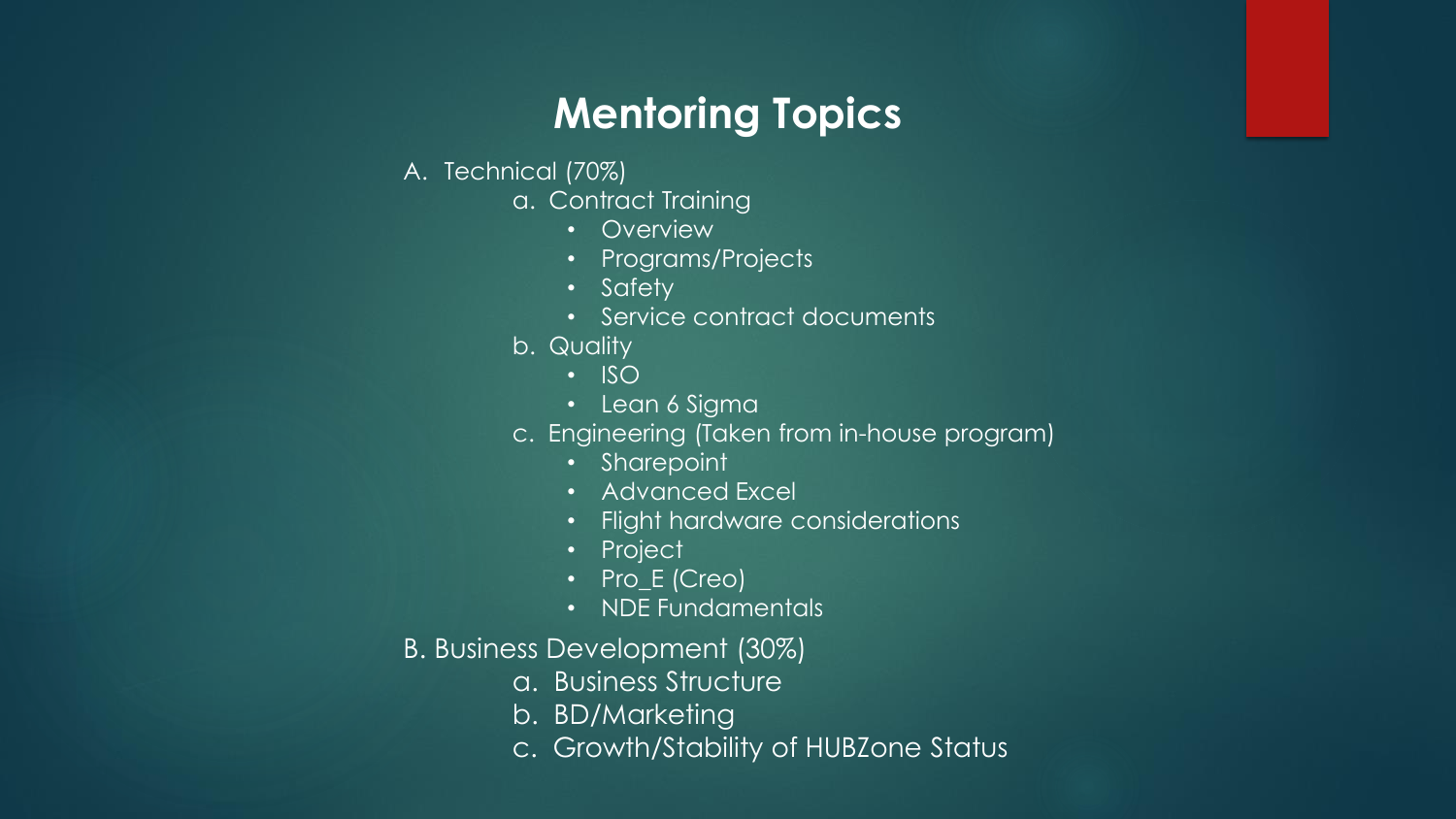## **Lessons Learned**

- 1. Took 3 months from submittal of MPA to Brock to signing ceremony.
- 2. 70/30 split is on dollars not hours (too restrictive).
- 3. Kickoff meeting with HQ and MSFC within 30 days of signing (telecon).
- 4. Initial report due month after signing.
- 5. MPA Template Attachments
	- a) Requested in Template
		- Attachment A Gantt chart (WBS task breakdown)
		- ii. Attachment B Cost proposal (by FY)
	- b) Not Requested in Template
		- i. Attachment C Identification and Confirmation of Requirements
			- % of Protégé owned by mentor
			- 2) MPA metrics
			- 3) Termination Procedure
			- 4) Reporting and report review
			- 5) Needs assessment description
		- ii. Attachment D Expanded MPA Sections
			- 1) Historical background of mentor
			- 2) Developmental assistance program
			- 3) Value of the MPA